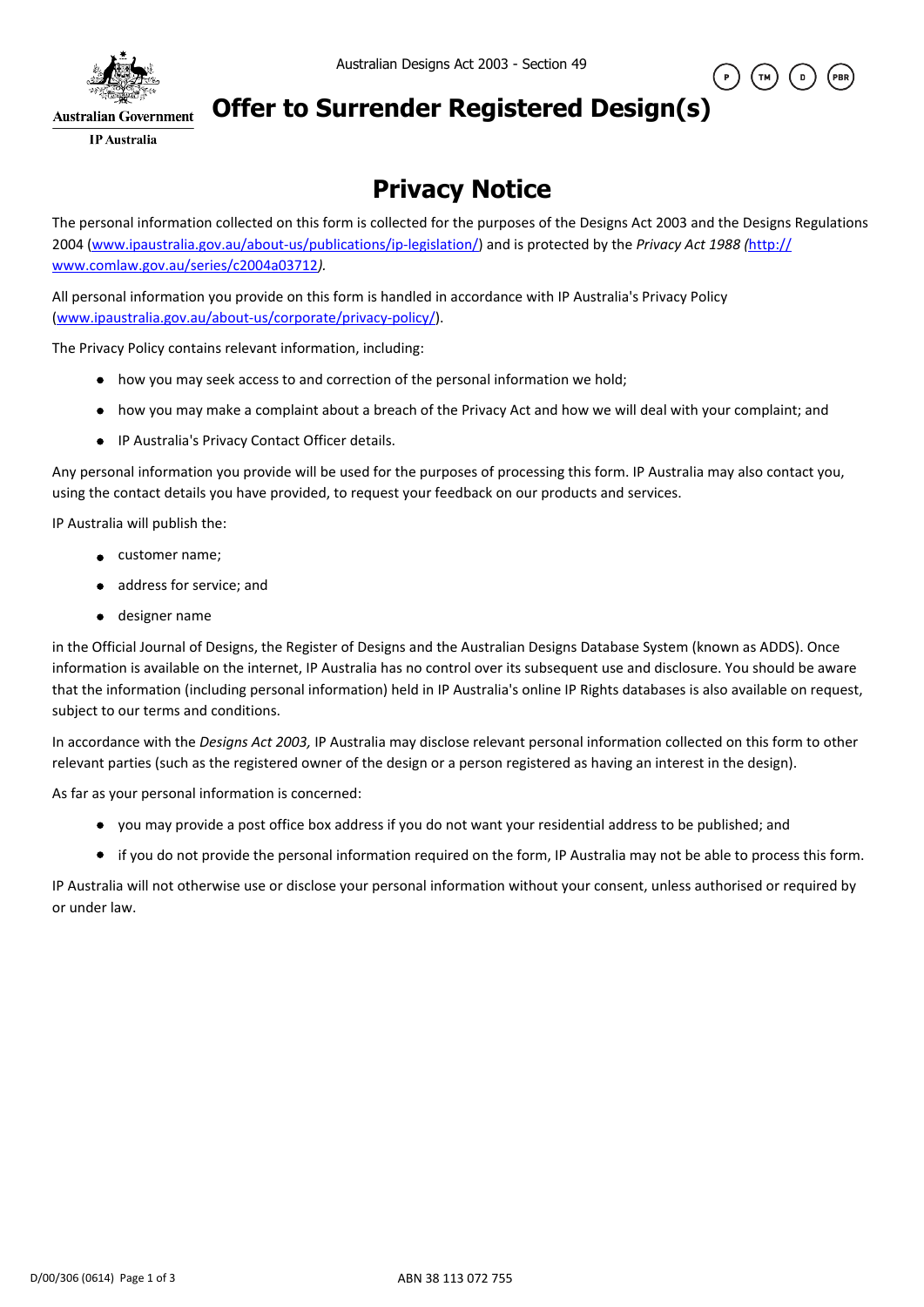

 $(\begin{array}{c} \circ \end{array})$ 

 $(\tau_{M})$ 

 $\sqrt{2}$ 

 $(\overline{\mathsf{PBR}})$ 

# **Offer to Surrender Registered Design(s)**

**IP** Australia

|                           | <b>Personal Details of Customer</b>                                                                                                                                                 |     |  |               |       |                    | (* denotes mandatory fields) |  |
|---------------------------|-------------------------------------------------------------------------------------------------------------------------------------------------------------------------------------|-----|--|---------------|-------|--------------------|------------------------------|--|
| *Name                     |                                                                                                                                                                                     |     |  |               |       | ACN/ARBN/ABN       |                              |  |
| *Address<br>(can be a     |                                                                                                                                                                                     |     |  |               |       |                    |                              |  |
| PO Box)                   | Country (if not Australia)                                                                                                                                                          |     |  |               | State |                    | Postcode                     |  |
| 2nd Name<br>(if required) |                                                                                                                                                                                     |     |  |               |       | ACN/ARBN/ABN       |                              |  |
| Address<br>(can be a      |                                                                                                                                                                                     |     |  |               |       |                    |                              |  |
| PO Box)                   | Country (if not Australia)                                                                                                                                                          |     |  |               | State |                    | Postcode                     |  |
|                           | Address for Service of documents in Australia or New Zealand (can be a PO Box)                                                                                                      |     |  |               |       |                    |                              |  |
| Address                   |                                                                                                                                                                                     |     |  |               |       |                    |                              |  |
|                           | Country<br>Australia                                                                                                                                                                |     |  |               | State |                    | Postcode                     |  |
|                           | Correspondence Address (if different from the above)                                                                                                                                |     |  |               |       |                    |                              |  |
| Address                   |                                                                                                                                                                                     |     |  |               |       |                    |                              |  |
|                           | Country (if not Australia)                                                                                                                                                          |     |  |               | State |                    | Postcode                     |  |
|                           | Agent Details (only complete if you are being represented by an Agent authorised to act on your behalf)                                                                             |     |  |               |       |                    |                              |  |
| Name                      |                                                                                                                                                                                     |     |  |               |       |                    |                              |  |
| Address                   |                                                                                                                                                                                     |     |  |               |       |                    |                              |  |
|                           | Country (if not Australia)                                                                                                                                                          |     |  |               | State |                    | Postcode                     |  |
| <b>Optional Details:</b>  |                                                                                                                                                                                     |     |  |               |       |                    |                              |  |
| Telephone                 |                                                                                                                                                                                     | Fax |  | $\mathcal{E}$ |       | Mobile<br>Number   |                              |  |
| Email<br>Address          |                                                                                                                                                                                     |     |  |               |       | Customer<br>Number |                              |  |
|                           | By completing this form you consent to your personal information being handled in accordance with the Privacy Notice on page 1<br>of this form and the IP Australia Privacy Policy. |     |  |               |       |                    |                              |  |

**IP Australia publishes address details in our online databases and bulk data products. Please provide a post office box if you do not want your residential address to be published.**